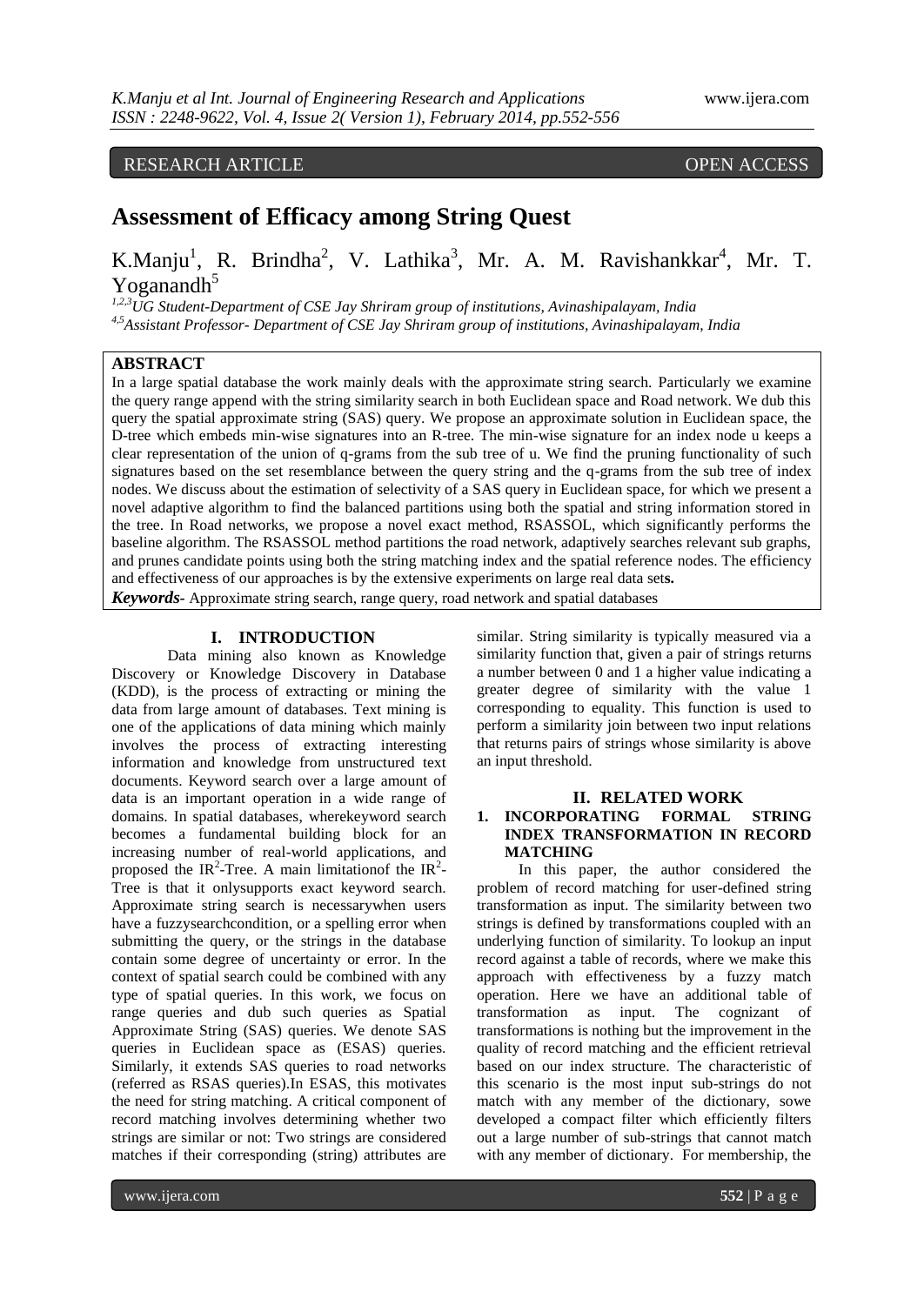sub-strings which pass out filter are then verified by checking it. We demonstrate real datasets that approach significantly outperforms both current best exact methods as well as probabilistic methods, that may not identify a small percentage of matching substrings.

# **2. RETRIEVING TOP-K PRESTIGE-BASED RELEVANT SPATIAL WEB OBJECTS**

In this paper, the author handles the problem of retrieving web documents which is relevant to query of a keyword within a pre-specified spatial region. There are two stages in query processing. In the First stage, indexing is for the filtration of web document. In the second stage, employed the another index. (e.g.., R-tree). To integrate the R-tree with signature files here a hybrid index structure is proposed. For the purpose of pruning the search space at a query time, both spatial information and text information is utilized by enables the hybrid index structure. However, this proposal is limited by its use of signature files (e.g.., the number of false matches is linear in the collection size and there is no sensible way of using signature files for handling ranking queries). To process a new type of query the combination of R\* -tree and bitmap indexing is developed by hybrid index structure is called l-closest keyword query. To enable the efficient processing of the location-aware top-k ranking query, it utilizes both location and text information to prune the search space which integrates the R-tree and inverted files for the IR-tree in hybrid index structure.

# **3. SELECTIVITY ESTIMATION IN SPATIAL DATABASES**

In this paper, the author proposed a several new techniques for spatial selectivity estimation. These techniques are based on the spatial indices, binary space partitioning, and the novel notion of spatial skew. In database the critical component of query processing is selectivity estimation. For the spatial selectivity estimation there will be a very little work in providing accurate and efficient techniques, despite the increasing popularity of spatial databases. In this domain the relational techniques do not perform well because the spatial data defers from the relational data. From the previously known techniques,the author can able to show that : (a) Sampling and parametric techniques which work well in the relational one-dimensional world do not work well for spatial data. (b) A BSP based partitioning that we call Min-skew outperforms the other

techniques over a broad range of query workloads and datasets.

# **III. EXISTING SYSTEM**

Approximate string search is necessary when the users have a fuzzy condition search or spelling error when submitting the query. By completely ignoring the spatial component of a query, we evaluate only the string predicate by matching the index which is built as a string in both ESAS and RSAS query to produce a direct solution. The string solution which contains a point is not satisfied by the spatial predicate has been pruned in post processing step after all similar strings has been retrieved.

- 1) The string solution suffers the same scalability and performance issues as the spatial solution.
- 2) In existing spatial databases additionally we answer for SAS query to enable the efficient processing of standard spatial queries which is a spatial-oriented solution.

### **IV. PROPOSED SYSTEM**

In our proposed system, we divide a roads network G={V,E} into t edge-disjoint sub graphs  $G_1, G_2, \ldots, G_t$ , where t is a user parameter, and for each sub graph build one string index. From V as reference nodes, we also select a small subset  $V_R$  of nodes: they are used to prune candidate points/nodes whose distance to query point q are out of query range r. In our RSAS query framework it consists of five steps.

- 1) We find all the sub graphs which intersect with the query range.
- 2) To retrieve the points we use the filtration tree of the sub graphs whose string are potentially similar to the query string.
- 3) We performing the calculation of lower and upper bounds of their distance to the query point, using  $V_R$  to prune away some of the candidate points.
- 4) Between the query string and the strings of candidates the exact edit distance is performing to prune away some further candidate points. After this step, the string predicate has been fully explored.
- 5) We do the checking process of their exact edit distance to the query point for the remaining candidate points to return those with distance within r.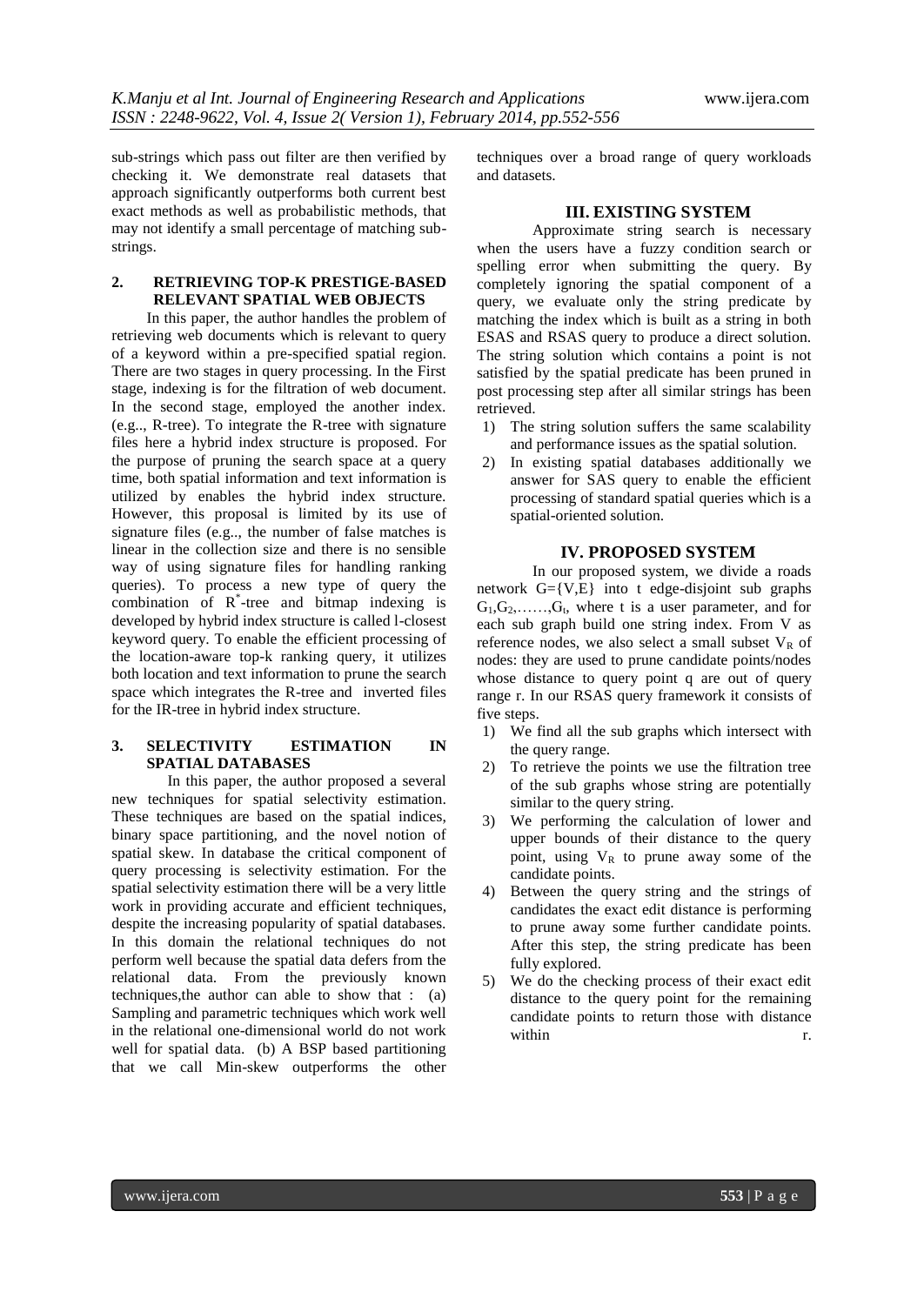



In RSASSOL algorithm, we find all the sub graphs that intersect with the query range. Here we employee the Dijkstra's algorithm, that is starting from the query point q to traverse nodes in G. we analyze that sub graphs for further explorations, whenever this traversal needs the first node of new sub graph. When we reach the boundary of query range automatically the algorithm terminates.To find the points from  $G_i$  that may share similar strings to the query strings, examine the each sub graph  $G_i$ , we use the approximate string search over  $G_i$ 's filter tree as the next pruning step. Then using the spatial predicate, we prune the candidate points by computing lower and upper bounds on their distance to q using  $V_R$ , in a similar way to the ALT algorithm. Given a candidate point p on an age  $w=(m_i,m_j)$ , the shortest path from p to a reference node  $m_r$  must pass through either  $m_i$  or  $m_j$ .

## Network distance

 $d(p,m_r) = min(d(p,m_i)+d(m_i,m_r),d(p,m_j)+d(m_j,m_r))$ where

 $d(m_i, m_r)$ ,  $d(m_j, m_r)$  are available from RDIST<sub>i</sub> and  $RDIST_i$  respectively,

 $d(p,m_i)$  is the distance offset of p to  $m_i$  which is available in the adjacency list and the points file of  $m_i$ 

#### $d(p,m_j)$ =NDIST $(m_i, m_j)$ - $d(p,m_i)$ where

NDIST( $m_i, m_j$ ) is available in the adjacency list of  $m_i$ .

We compute  $d(p,m_r)$  on the fly rather than explicitly storing the distance between a point and a reference node since the number of points much larger than the number nodes in G. given  $d(p,m_r)$  and  $d(q,m_r)$  for every  $m_rCV_R$ , we then obtain the distance lower and upper bounds between p and q using the triangle inequality. Besides the batch verification, we support one-at-a-time-verification, which implement as follows. Verification model consists of two phases: first, the building phase, second, querying phase. In building phase, we create  $\lambda(r)$  tuples { id, r, hash\_sig, wt} for each dictionary string r and each signature generated by r. Hash code of signature is denoted as hash\_sig and wt is the weight of the string r.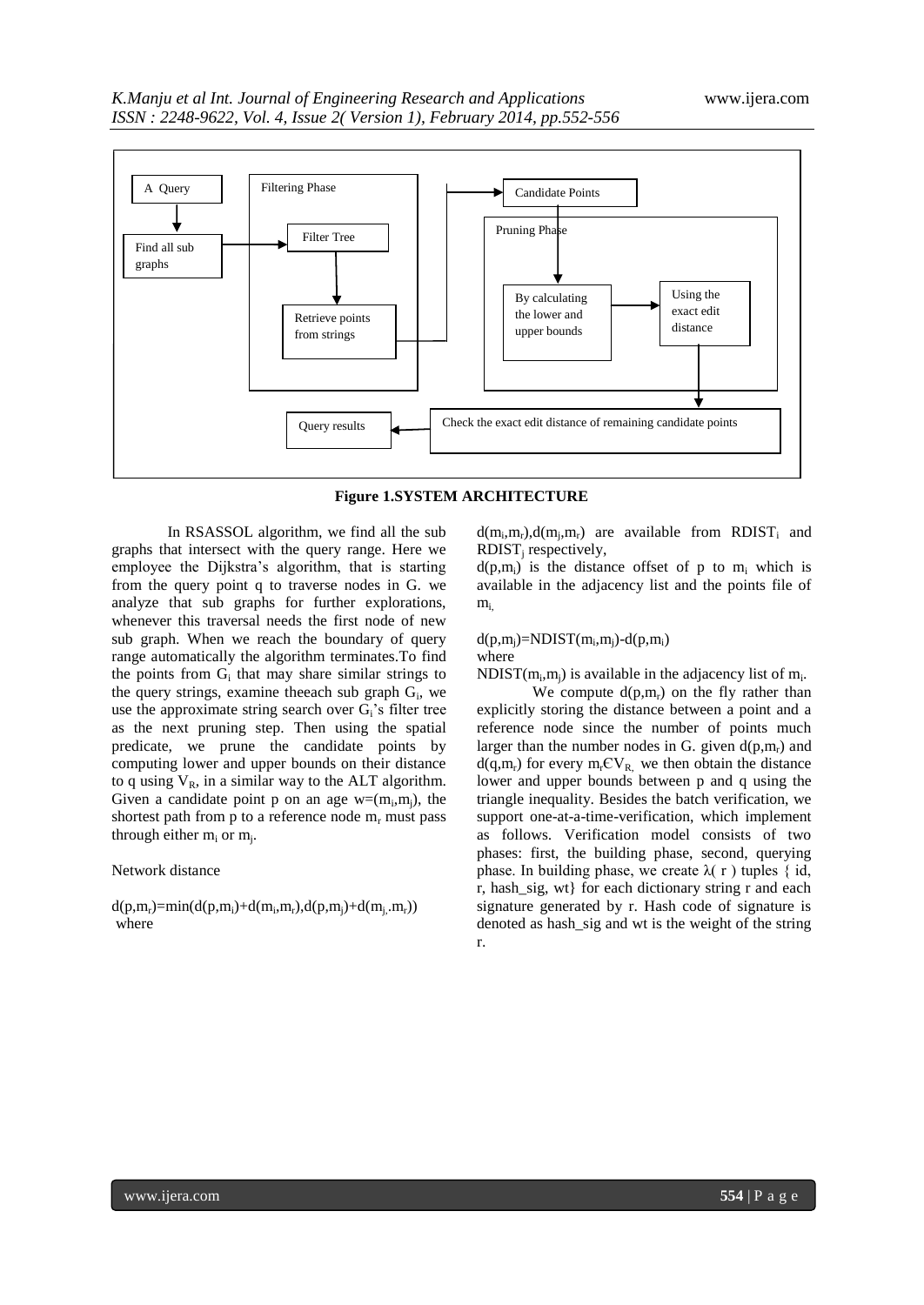



#### **RSASSOL ALGORITHM**

- 1. Find the set X of ids from all the sub graphs
- 2. Set  $B = \beta$ ,  $B_c = \beta$
- 3. For each sub graph id  $j \in X$  do
- 4. Find all points ids in Ki whose associated strings  $α'$  may satisfy  $ε(α' , α) ≤ r$  using filter tree
- 5. for every point  $P_i \in B_c$  do
- 6. Calculate  $b^+(p_i, q)$  and  $b^-(p_i, q)$  as discussed
- 7 .if  $b^+(p_i, q) \le r$  then
- 8. if  $\epsilon(\alpha_i, \alpha) \le r$  then move  $p_i$  from  $B_c$  to B
- 9. else delete  $p_i$  from  $B_c$  else if  $b^-(p_i, q) > r$  then delete  $p_i$  from  $B_c$
- 10. for every point  $p_i \in B_c$  do
- 11. if  $\epsilon(\alpha_i, \alpha) > r$  then
- 12. delete  $p_i$  from  $B_c$
- 13. Use the MPALT algorithm to find all points p "s in  $B_c$
- 14. Return B

8. Output m





In this section, we perform the String Similarity joins using edit distance, which is one of the most common distance functions for string. SS-Joins are closely related to set-containment joins, which has been the main part of several previous works. Generally, similarity joins are closely related to proximity search. The goal is to retrieve thelookup closest object.

### **APPROXIMATE MEMBERSHIP CHECKING**

Input:  $Z, \Box, S = \langle t_1, t_2, \ldots \rangle$ 

- 1. Build the filter  $f(Z,\Box)$
- 2. Index Z for verification
- 3. for (Start= 1 to  $|Z| L + 1$ )
- 4. for (length  $=1$  to L)
- 5.  $m \leftarrow$  < t  $_{start, t_{start+1}, t_{start + length-1}}$
- 6. if  $(f.$  prune $(m) =$ true $)$  continue

**V. EXPERIMENTAL SETUP**

7. if( $\exists$  r  $\epsilon$  Z, S. t Similarity(r, m) $\ge$  delta)

The system is developed using Java and is used in the system development. MYSQL is used as a back end for this system development. Input to this project is the user"s string which is related to the keyword which already in database.

- 1) The process of entering the string to collect the exact information about the string.
- 2) The particular string makes a compare with related strings which is already stored in the database by using the ids.
- 3) Then the id shortlisted the string which is related to the user string.